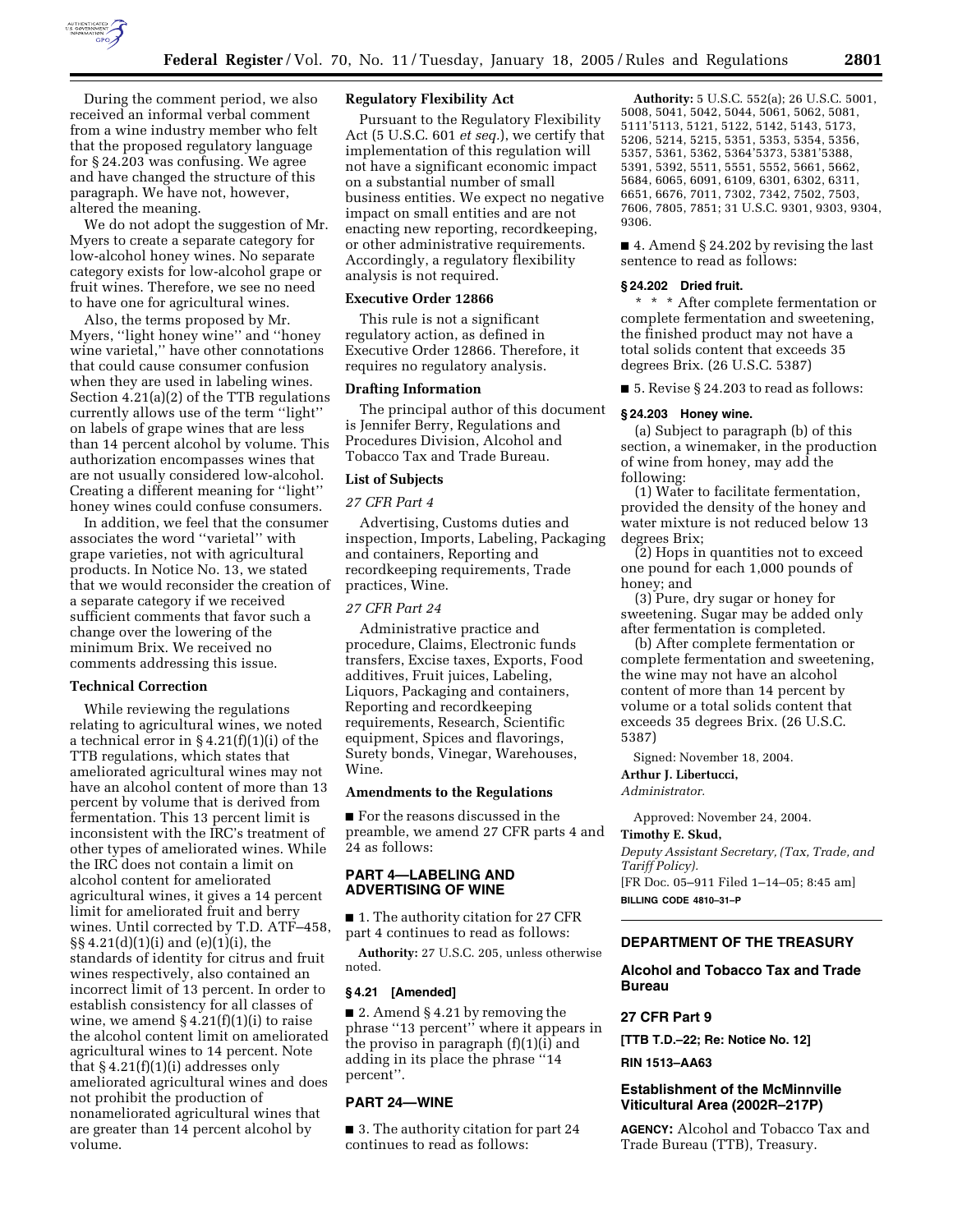#### **ACTION:** Final rule; Treasury decision.

**SUMMARY:** This Treasury decision establishes the McMinnville viticultural area in Yamhill County, Oregon. The new McMinnville viticultural area is entirely within the existing Willamette Valley viticultural area. We designate viticultural areas to allow vintners to better describe the origin of their wines and to allow consumers to better identify wines they may purchase.

## **EFFECTIVE DATE:** March 21, 2005.

**FOR FURTHER INFORMATION CONTACT:** Jennifer Berry, Regulations and Procedures Division, Alcohol and Tobacco Tax and Trade Bureau, P.O. Box 18152, Roanoke, VA 24014; telephone (540) 344–9333.

## **SUPPLEMENTARY INFORMATION:**

#### **Background on Viticultural Areas**

### *TTB Authority*

Section 105(e) of the Federal Alcohol Administration Act (the FAA Act, 27 U.S.C. 201 *et seq.*) requires that alcohol beverage labels provide the consumer with adequate information regarding a product's identity and prohibits the use of misleading information on such labels. The FAA Act also authorizes the Secretary of the Treasury to issue regulations to carry out its provisions. The Alcohol and Tobacco Tax and Trade Bureau (TTB) administers these regulations.

Part 4 of the TTB regulations (27 CFR part 4) allows the establishment of definitive viticultural areas and the use of their names as appellations of origin on wine labels and in wine advertisements. Part 9 of the TTB regulations (27 CFR part 9) contains the list of approved viticultural areas.

#### *Definition*

Section 4.25(e)(1)(i) of the TTB regulations  $(27 \text{ CFR } 4.25(e)(1)(i))$  defines a viticultural area for American wine as a delimited grape-growing region distinguishable by geographical features, the boundaries of which have been recognized and defined in part 9 of the regulations. These designations allow vintners and consumers to attribute a given quality, reputation, or other characteristic of a wine made from grapes grown in an area to its geographic origin. The establishment of viticultural areas allows vintners to describe more accurately the origin of their wines to consumers and helps consumers to identify wines they may purchase. Establishment of a viticultural area is neither an approval nor an endorsement by TTB of the wine produced in that area.

### *Requirements*

Section 4.25(e)(2) of the TTB regulations outlines the procedure for proposing an American viticultural area and provides that any interested party may petition TTB to establish a grapegrowing region as a viticultural area. Section 9.3(b) of the TTB regulations requires the petition to include—

• Evidence that the proposed viticultural area is locally and/or nationally known by the name specified in the petition;

• Historical or current evidence that supports setting the boundary of the proposed viticultural area as the petition specifies;

• Evidence relating to the geographical features, such as climate, soils, elevation, and physical features, that distinguish the proposed viticultural area from surrounding areas;

• A description of the specific boundary of the proposed viticultural area, based on features found on United States Geological Survey (USGS) maps; and

• A copy of the appropriate USGS map(s) with the proposed viticultural area's boundary prominently marked.

## **McMinnville Viticultural Area Petition**

In 2002, Mr. Kevin Byrd, of Youngberg Hill Vineyards in McMinnville, Oregon, filed a petition requesting the establishment of a viticultural area to be called ''McMinnville'' in Yamhill County, Oregon. The proposed viticultural area is located approximately 40 miles southwest of Portland, Oregon, just west of the city of McMinnville and north of the village of Sheridan. The McMinnville area is entirely within the existing Willamette Valley viticultural area (27 CFR 9.90). According to the petitioner, there were 14 wineries and 523 acres planted to vines within the proposed McMinnville viticultural area.

## *Notice of Proposed Rulemaking and Comments Received*

TTB published Notice No. 12 regarding the proposed McMinnville viticultural area in the June 27, 2003, **Federal Register** (68 FR 38248). Three comments were received in response to this notice. Two of these were from Arthur and Linda Lindsay of Mystic Mountain Vineyards in McMinnville, Oregon. The Lindsays disagreed with the exclusion of land above 800 feet in elevation from the McMinnville viticultural area as the petitioner originally proposed. The third comment was from the petitioner, Kevin Byrd, who asked that TTB amend the originally petitioned boundaries to

eliminate the 800-foot elevation restriction, stating that he agreed with the information presented by the Lindsays in their comments. These comments are addressed in more detail below in the ''Boundary Evidence'' discussion.

Below, we summarize the evidence presented in the petition.

#### *Name Evidence*

The viticultural area is named for the city of McMinnville, the county seat of Yamhill County, which is located at the northeastern border of the viticultural area. Mr. Byrd stated that the area is considered part of greater McMinnville and noted that most of the wineries within the proposed boundaries have McMinnville addresses. He provided historical information on the name ''McMinnville'' from ''Oregon Geographic Names'' by Lewis L. McArthur (Oregon Historical Society, 1982). Mr. McArthur stated:

McMinnville was named by William T. Newby, who was born in McMinnville, Warren County, Tennessee, in 1820, and came to Oregon in 1843. He settled near the present site of McMinnville early in 1844, and in 1853 built a grist mill and founded the town. In 1854 he started a store. He was county assessor in 1848 and state senator in 1870. McMinville post office was established on May 29, 1855, with Elbrige G. Edson postmaster. The name was later changed to the present spelling.

According to the petitioner, consumers know McMinnville as a wine-producing region. To demonstrate this, he submitted several quotes from Internet sites. The first quote is from the Web site of the Greater McMinnville Chamber of Commerce; the other two are from travel sites:

• ''Nestled in the heart of Oregon's beautiful wine country, McMinnville is Oregon at its best.'' (See *http:// www.mcminnville.org/welcome.html*.)

• ''Before gaining its glamorous reputation as a wine-producing center, McMinnville was known as the home of Linfield College \* \* \*.'' (See *http:// www.ohwy.com/or/m/mcminnvi.htm*.)

• "McMinnville is known for its picturesque vineyards that dot the foothills. Located in Yamhill County, the oldest county in Oregon, McMinnville is often compared to the wine regions of France and Germany.'' (See *www.el.com/to/mcminnville*.)

In addition, the petitioner noted that McMinnville is the home of the International Pinot Noir Celebration, held every July since 1987 at the Linfield College campus.

#### *Boundary Evidence*

The McMinnville viticultural area's boundaries encompass Gopher Valley,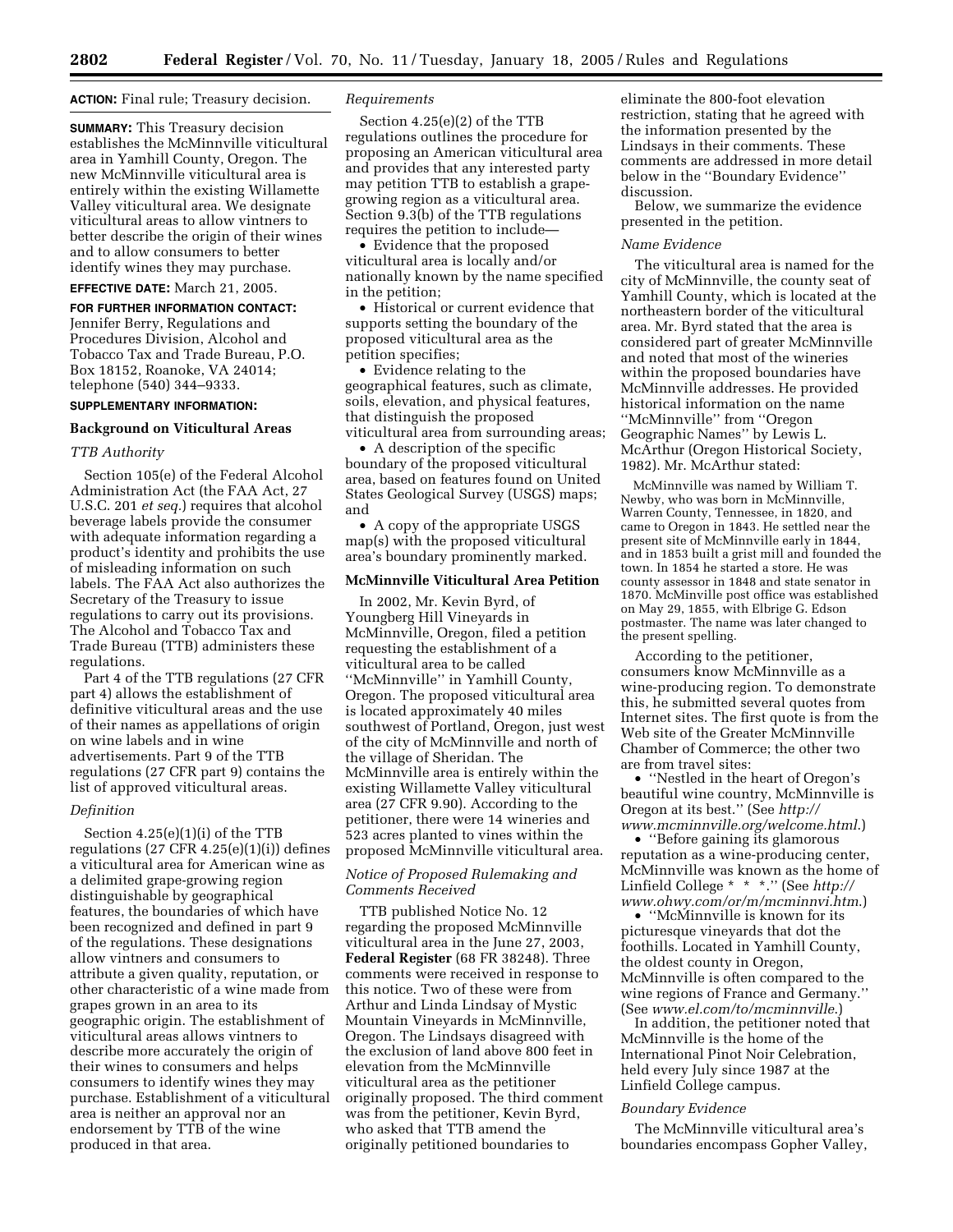Dupee Valley, Muddy Valley, and the surrounding hills, all geographically part of the eastern foothills of the Coast Range. All land within the viticultural area is above 200 feet in elevation. According to the petitioner, this higher elevation causes the McMinnville viticultural area to have distinctive soils and climate when compared to other, lower parts of the Willamette Valley.

The petitioner stated that below the 200-foot elevation line the Willamette silt-based soils create growing conditions substantially different from those in the proposed viticultural area. The greater depth, water-holding capacity, and fertility of soils at these lower elevations extends the vegetative period of the vine and delays ripening of vineyards planted at those elevations. The soils of the proposed viticultural area are described in greater detail in the following section.

In addition, the petitioner noted that elevations below 200 feet are more prone to frost when compared to the higher elevations.

Initially, the petitioner proposed to exclude from the McMinnville viticultural area any land above 800 feet in elevation falling within the proposed boundaries, due to climatic differences with land below that elevation. In particular, the petitioner stated that land above 800 feet within the proposed McMinnville viticultural area experiences fewer degree growing days than lower elevations do, thus preventing the reliable ripening of wine grapes. Because of the unusual nature of the boundary proposal, TTB specifically asked in Notice No. 12 for comments regarding the proposed McMinnville viticultural area boundaries.

Mystic Mountain Vineyards submitted two comments disagreeing with the proposed elevation limitation—one signed by Linda Lindsay, the other by Arthur Lindsay. Mr. Lindsay noted that he and his wife own a vineyard within the proposed McMinnville viticultural area's boundary, but at an elevation of 1,200 feet. He stated that their records, dating back to 1999, show that their vineyard's degree growing days are sufficient to ripen their yearly crop. While Mr. Lindsay acknowledged that their vineyard's daily high temperatures are lower than those of vineyards at lower elevations, he argued that their nighttime temperatures are generally higher than those at lower elevations during the growing season. He pointed out that since degree growing days are calculated on a 24-hour basis, the degree growing days for their vineyard's elevation are as high as those found at lower elevations.

The petitioner, Kevin Byrd, wrote to request that TTB amend the McMinnville viticultural area's proposed boundary to eliminate the 800-foot elevation restriction. He stated that he researched the information provided by Mr. Lindsay and found that the degree growing days for the higher elevations within the McMinnville viticultural area are indeed comparable to those at lower elevations. He also noted that the Lindsays' vineyard has a history of producing quality grapes.

TTB believes that the information presented by the commenters provides an adequate basis for amending the McMinnville viticultural area boundary originally proposed in Notice No. 12. Accordingly, the proposed restriction limiting the McMinnville viticultural area to land below 800 feet within the described boundary has been eliminated in this final rule. All land within the described boundary is included within the McMinnville viticultural area regardless of elevation.

#### *Distinguishing Features*

The petitioner asserted that the geographic and climatic features of the McMinnville viticultural area distinguish it from surrounding areas of the Willamette Valley.

## *Temperature and Precipitation*

According to the petitioner, the McMinnville viticultural area's location just east of the Coast Range and northeast of the Van Duzer Corridor greatly affects its growing season temperatures and precipitation. He submitted temperature and precipitation data from the Oregon Climate Service comparing McMinnville with two other sites in the western Willamette Valley— Dallas, Oregon, to the south of McMinnville, and Scoggins Dam, Oregon, to the north.

The submitted data show that McMinnville is, on average, warmer and drier than Dallas and Scoggins Dam. McMinnville averaged 2,178 degree growing days above 50 degrees (each degree that a day's mean temperature is above 50 degrees F counts as one degree day) during the growing season for the years 1971–2000, with average yearly precipitation of 41.66 inches. Dallas, for the same period, averaged 2,116 degree growing days above 50 degrees, with precipitation of 49.13 inches. Scoggins Dam, for the period, averaged 1,974 degree growing days above 50 degrees, with precipitation of 50.68 inches.

The petitioner explained that cooler and wetter conditions south of McMinnville viticultural area are due to the Van Duzer Corridor, a pass through Oregon's Coast Range. Cool, wet marine

air flows inland through this pass, causing cooler, wetter growing conditions in areas east of the pass. North and west of McMinnville, at Scoggins Dam for example, the petition stated that the land makes a rapid transition to the slopes of the Coast Range, which has much cooler temperatures and greater rainfall.

#### *Soils and Geology*

According to the petitioner, the soils and geology of the McMinnville viticultural area are different from those in surrounding areas, thus providing distinctive growing conditions for the area's grapes. To demonstrate the soil differences, the petitioner submitted soil survey maps published by the Soil Conservation Service of the U.S. Department of Agriculture. Several types of shallow (less than 40 inches deep) silty clay and clay loams that exhibit low total available moisture characterize the McMinnville viticultural area. These soils, primarily Yamhill, Nekia, Peavine, Willakenzie, and Hazelair, all have a typical depth to base materials of between 20 and 40 inches, while the average total available moisture for these soils ranges from 4.8 to 6.3 inches.

To the west and northwest of the McMinnville viticultural area, the petition notes, the soils transition to those of the Olyic and Hembre associations. While these soils are also shallow silty clay and clay loams, they tend to be acidic. To the north of the McMinnville area (within another proposed viticultural area named Yamhill-Carlton District), a greater percentage of the soils are of the Woodburn-Willamette association. These soils are of greater depth (60 inches) and have higher available moisture (12 to 13 inches). The Woodburn-Willamette soils also predominate to the south and southwest of the McMinnville area.

The petitioner stated that the most distinctive geological feature within the McMinnville viticultural area is the Nestucca Formation, a 2,000-foot thick bedrock formation that extends west from the city of McMinnville to the slopes of the Coast Range. This formation contains marine sandstone and mudstone with intrusions of marine basalts. These intrusions differentiate the formation from the pure basaltic parent materials found under the Red Hills and Chehalem Mountains and the pure marine sedimentary materials of the Yamhill Formation found on the valley floor.

Because of these marine basalts, the petition notes that the ground water composition of the McMinnville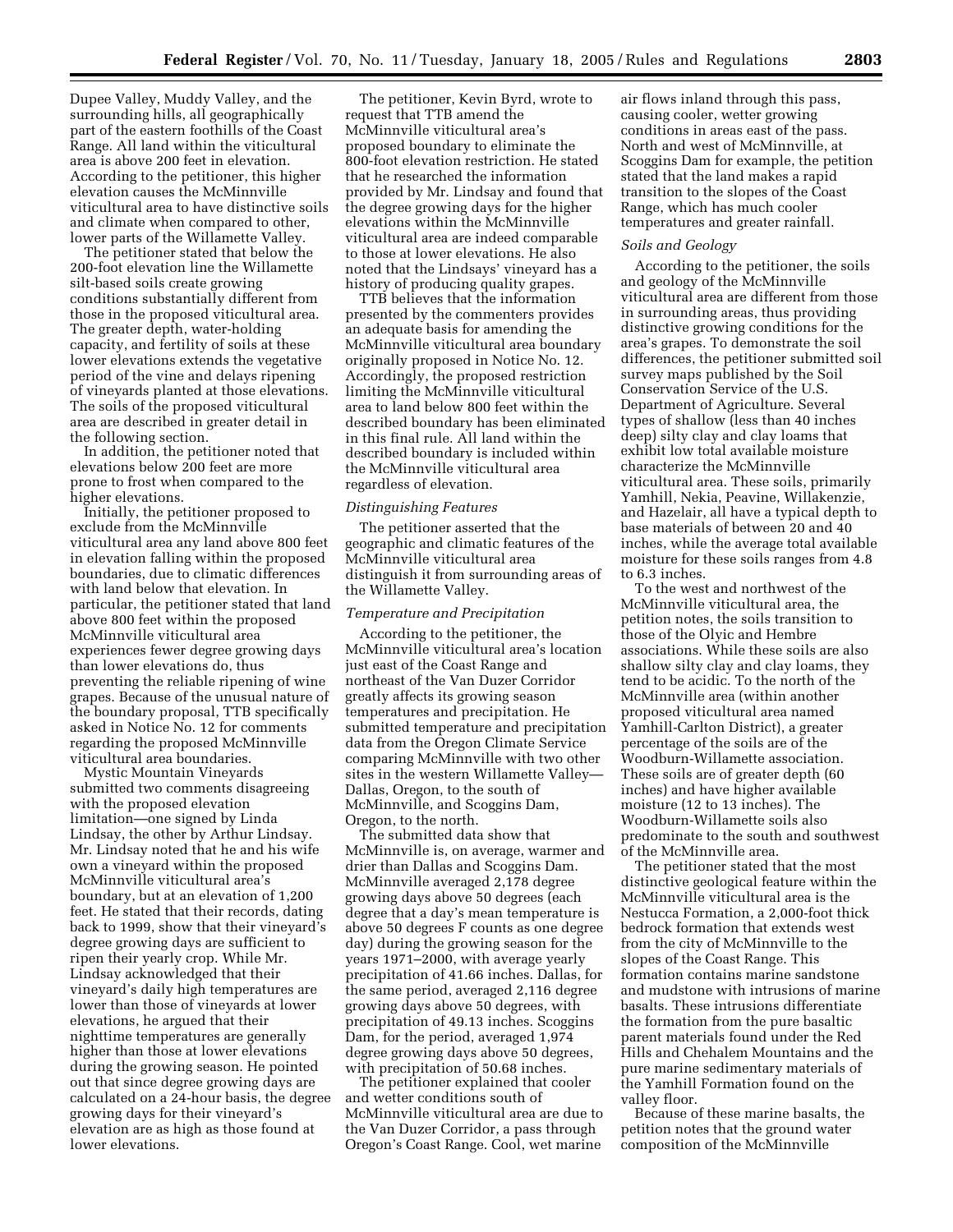viticultural area is significantly different from that of areas to the east. According to data obtained from Oregon State University's Drinking Water Program, it contains greater dissolved sodium (66 mg/L vs. 16 mg/L), less dissolved potassium (0.9 mg/L vs. 3.8 mg/L), and greater dissolved boron (230 µg/L vs. 20 µg/L) than the ground water east of McMinnville. The petitioner asserts that significant variations in these component materials can result in grapes with unique flavor and development characteristics.

#### *Boundary Description*

See the narrative boundary description of the viticultural area in the regulatory text published at the end of this notice.

#### *Maps*

The petitioner(s) provided the required maps, and we list them below in the regulatory text.

#### **TTB Finding**

After careful review of the petition and the comments, TTB finds that the evidence submitted supports the establishment of the proposed viticultural area. Therefore, under the authority of the Federal Alcohol Administration Act and part 4 of our regulations, we establish the ''McMinnville'' viticultural area in Yamhill County, Oregon, effective 60 days from this document's publication date.

## **Impact on Current Wine Labels**

Part 4 of the TTB regulations prohibits any label reference on a wine that indicates or implies an origin other than the wine's true place of origin. With the establishment of this viticultural area and its inclusion in part 9 of the TTB regulations, its name, ''McMinnville,'' is recognized as a name of viticultural significance. Consequently, wine bottlers using ''McMinnville'' in a brand name, including a trademark, or in another label reference as to the origin of the wine, must ensure that the product is eligible to use the viticultural area's name as an appellation of origin.

For a wine to be eligible to use as an appellation of origin the name of a viticultural area specified in part 9 of the TTB regulations, at least 85 percent of the grapes used to make the wine must have been grown within the area represented by that name, and the wine must meet the other conditions listed in 27 CFR 4.25(e)(3). If the wine is not eligible to use the viticultural area name as an appellation of origin and that name appears in the brand name, then the label is not in compliance and the

bottler must change the brand name and obtain approval of a new label. Similarly, if the viticultural area name appears in another reference on the label in a misleading manner, the bottler would have to obtain approval of a new label.

Different rules apply if a wine has a brand name containing a viticultural area name that was used as a brand name on a label approved before July 7, 1986. See 27 CFR 4.39(i)(2) for details.

#### **Regulatory Analyses and Notices**

#### *Regulatory Flexibility Act*

We certify that this regulation will not have a significant economic impact on a substantial number of small entities. This regulation imposes no new reporting, recordkeeping, or other administrative requirement. Any benefit derived from the use of a viticultural area name is the result of a proprietor's efforts and consumer acceptance of wines from that area. Therefore, no regulatory flexibility analysis is required.

#### *Executive Order 12866*

This rule is not a significant regulatory action as defined by Executive Order 12866 (58 FR 51735). Therefore, it requires no regulatory assessment.

## **Drafting Information**

Jennifer Berry of the Regulations and Procedures Division drafted this document.

## **List of Subjects in 27 CFR Part 9**  Wine.

#### **The Final Rule**

■ For the reasons discussed in the preamble, we amend 27 CFR, chapter 1, part 9 as follows:

## **PART 9—AMERICAN VITICULTURAL AREAS**

■ 1. The authority citation for part 9 continues to read as follows:

**Authority:** 27 U.S.C. 205.

## **Subpart C—Approved American Viticultural Areas**

■ 2. Subpart C is amended by adding § 9.181 to read as follows:

#### **§ 9.181 McMinnville.**

(a) *Name*. The name of the viticultural area described in this section is ''McMinnville.''

(b) *Approved Maps*. The appropriate maps for determining the boundaries of the McMinnville viticultural area are five United States Geological Survey

(USGS) 1:24,000 scale topographic maps titled:

- (1) McMinnville, Oregon, 1957, revised 1992;
- (2) Muddy Valley, Oregon, 1979, revised 1992;
- (3) Stony Mountain, Oregon, 1979, revised 1992;

(4) Sheridan, Oregon, 1956, revised 1992; and

(5) Ballston, Oregon, 1956, revised 1992.

(c) *Boundary.* The McMinnville viticultural area is located in Yamhill County, Oregon, and is entirely within the Willamette Valley viticultural area. The boundary of the McMinnville viticultural area is as described below—

(1) The beginning point is on the McMinnville, Oregon, map where the 200-foot contour line intersects the common boundary between section 13, T4S, R5W, and section 18, T4S, R4W. From this point follow the meandering 200-foot contour line westerly for about 2 miles to its intersection with Baker Creek Road in section 54, T4W, R5W, on the Muddy Valley map;

(2) Then follow Baker Creek Road west about 2 miles through Happy Valley to the road's intersection with Power House Hill Road in section 50, T4S, R5W (Muddy Valley map);

(3) Proceed southwest on Power House Hill Road for about 1.4 miles to its intersection with Peavine Road in section 17, T4S, R5W (Muddy Valley map);

(4) Follow Peavine Road west and then northwest about 1.5 miles to its intersection with Gill Creek in section 18, T4S, R5W (Muddy Valley map);

(5) Follow Gill Creek southerly (downstream) for about 0.6 miles to its intersection with the 800-foot contour line in section 18, T4S, R5W, on the Muddy Valley map;

(6) From Gill Creek, follow the meandering 800-foot contour line westerly, crossing Deer Creek in section 14, T4S, R6W, on the Stony Mountain map, and, crossing back and forth four times between the Stony Mountain and Muddy Valley maps in section 24, T4S, R6W, continue southwesterly to the contour line's intersection with Thomson Mill Road in section 27, T4S, R6W, on the Stony Mountain map;

(7) Continue to follow the meandering 800-foot contour line southwesterly, crossing Cronin and Beaver Creeks, to the 800-foot contour line's intersection with Rock Creek Road in section 46, T5S, R6W, on the Stony Mountain map;

(8) Then follow Rock Creek Road south for about 5 miles to its intersection with the West Valley Highway in section 44, T5S, R6W, on the Sheridan map, and continue about